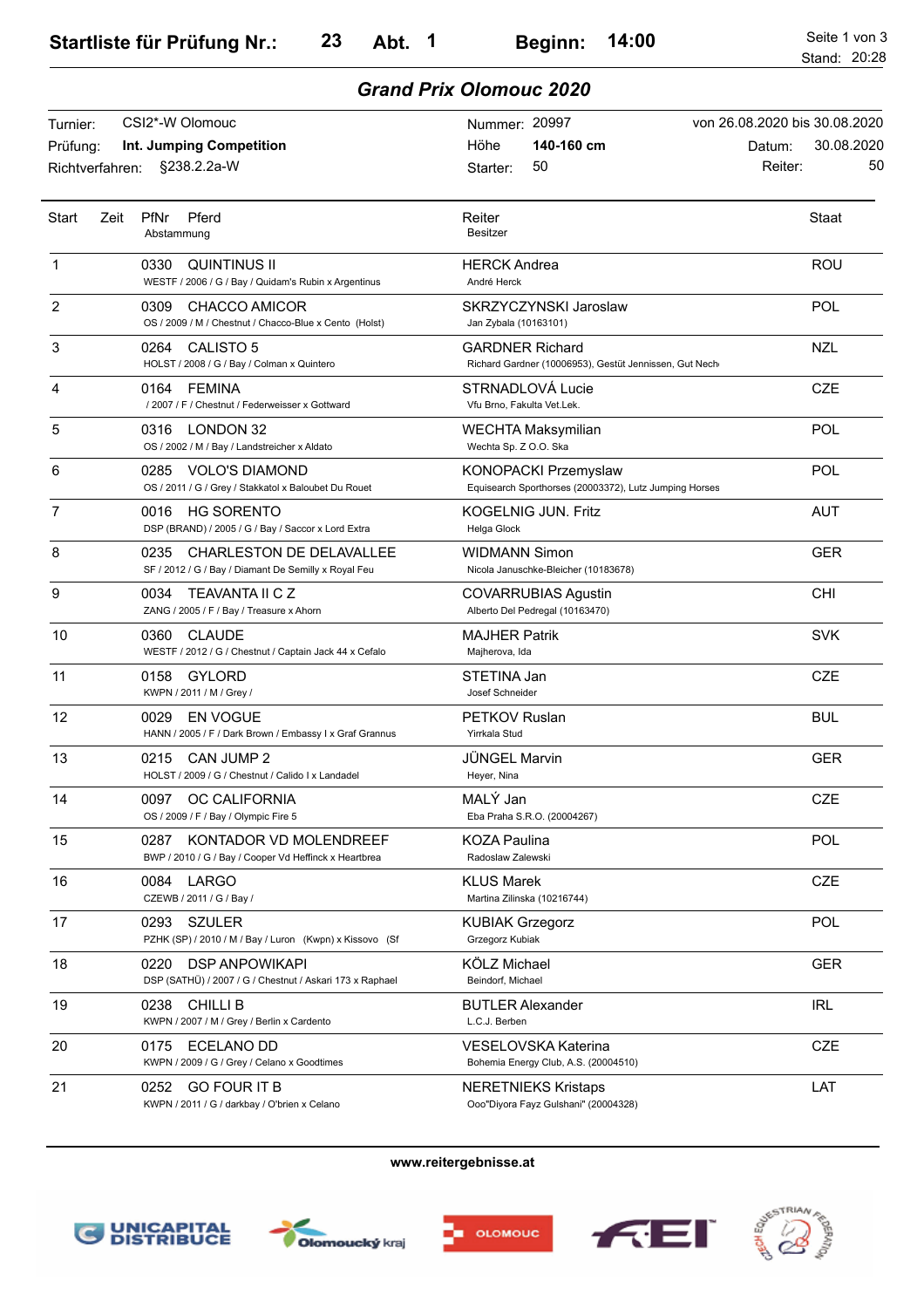|    | 23<br>Abt. 1<br><b>Startliste für Prüfung Nr.:</b>                                       | 14:00<br><b>Beginn:</b>                                                         | Seite 2 von 3<br>Stand: 20:28 |
|----|------------------------------------------------------------------------------------------|---------------------------------------------------------------------------------|-------------------------------|
| 22 | ARLO DE BLONDEL<br>0241<br>SF / 2010 / G / Chestnut / Tlaloc M x Kassidi                 | <b>HOWLEY Richard</b><br>Sarah Borthwick (10152832), Hk Horses (20000373), Rich | <b>IRL</b>                    |
| 23 | 0338<br><b>BERLINS BOY</b><br>KWPN / 2006 / M / Grey / Berlin x G.Ramiro Z               | <b>VELE Iza</b><br>Tatjana Vele S.P. - Velebiro                                 | <b>SLO</b>                    |
| 24 | 0083<br>G-PLEASURE D.D.<br>KWPN / 2011 / G / Bay /                                       | KINCL JR. Josef<br>Josef Kincl Jr. (10026080)                                   | <b>CZE</b>                    |
| 25 | 0195<br>WKD AIMEZ MOI<br>ISH / 2010 / F / Chestnut / Je T'aime Flamenco<br>Pause - Break | EL DAHAN Sameh<br>Joanne Sloan-Allen (10024034), Sameh El Dahan (100217         | EGY                           |
| 26 | 0025<br>CHAKALAKA 8<br>OS / 2010 / F / Bay / Chacco-Blue x Giovanni                      | <b>VINCKIER Jan</b><br>Pro-Fur Farm Equipment                                   | <b>BEL</b>                    |
| 27 | <b>COLEUR BLUE</b><br>0019<br>OS / 2009 / M / Bay / Couleur Rouge x Chacco-Blue          | <b>RAISCH Matthias</b><br>Lea-Florentina Kohl                                   | <b>AUT</b>                    |
| 28 | 0375 L-TANGELO'S BOY<br>BWP / 2011 / G / Chestnut / Tangelo Van De Zuuthoeve x Jus       | STANGELOVA Monika<br>Philipp Kobald (10218469)                                  | <b>SVK</b>                    |
| 29 | 0055<br><b>QUATTRO CENTO</b><br>HOLST / 2010 / M / Bay /                                 | <b>DOLEZAL Rudolf</b><br>Jana Dolezalova (10071516)                             | <b>CZE</b>                    |
| 30 | LISTON ACHTERHOEK<br>0343<br>BWP / 2011 / G / Black / Clarence C x Thunder Van De Zu     | CHUDYBA Bronislav<br>Equisale S.R.O. (20000659)                                 | <b>SVK</b>                    |
| 31 | DURANT W<br>0370<br>KWPN / 2008 / G / Bay / Vaillant x Kojak                             | SILLO Radovan<br>Belam, Spol. S R.O.                                            | <b>SVK</b>                    |
| 32 | 0296<br><b>CROWN PRINCE 2</b><br>HOLST / 2009 / G / Bay / Cassin x Acord Ii              | MALINOWSKA Paulina<br>Thormaehlen, Harm                                         | POL                           |
| 33 | 0200<br>EINDHOVEN G.H.<br>KWPN / 2009 / G / Bay / Vaillant x Sheraton                    | <b>FELLOWS Chad</b><br>Vladimir Tuganov                                         | <b>GBR</b>                    |
| 34 | <b>MEVISTO'S CORWINNI</b><br>0013<br>/ 2010 / M / Grey / 5159 Winningmood Van De Arenbe  | <b>ENGLBRECHT Roland</b><br>Mevisto Gmbh                                        | <b>AUT</b>                    |
| 35 | 0229<br><b>BG CENNA</b><br>KWPN / 2007 / F / Chestnut / Phin Phin x Burggraaf            | SCHÖNHUBER Julia<br><b>Brigitte Glock</b>                                       | <b>GER</b>                    |
| 36 | <b>STAKKI'S JUMPER</b><br>0234<br>HSH / 2006 / M / Dark bay / Stakkato Gold x Gouverneur | SPREHE Jörne<br>Sprehe, Josef                                                   | <b>GER</b>                    |
| 37 | 0337<br>LARISAL<br>HOLST / 2012 / G / Bay / Larimar 7 x Casall                           | <b>BAUMAN Urh</b><br>Alojz Bauman                                               | <b>SLO</b>                    |
| 38 | 0261<br><b>COLUMBUS G</b><br>SSW / 2010 / G / Grey /                                     | <b>ZALOZNIK Luka</b><br>Goran Vukovic (10050524)                                | <b>MKD</b>                    |
| 39 | <b>GANGSTER V/H NODDEVELT</b><br>0173<br>KWPN / 2011 / M / Bay /                         | <b>TRETERA Vladimir</b><br>Vladimir Tretera (10003061)                          | <b>CZE</b>                    |
| 40 | 0272 AZUR<br>PZHK (SP) / 2010 / M / Bay / Candiavolo x Garibaldi 9                       | GRZEGORZEWSKI Adam<br>Rudiger Wassibauer (10182787)                             | <b>POL</b>                    |
| 41 | 0379 FLORIS<br>KWPN / 2010 / G / Bay / Cantos x Ahorn                                    | <b>ZAK Michal</b><br>Rozalka Pezinok-Tatra United Corporation                   | <b>SVK</b>                    |
| 42 | <b>BACCORD</b><br>0275<br>OS / 2009 / G / Bay / Balou Du Rouet x Acord li                | <b>KIECON Msciwoj</b><br>Bauer, Hans Helmut                                     | <b>POL</b>                    |
| 43 | CHARITY 41<br>0201<br>HOLST / 2007 / F / Bay / Clearway x Candillo                       | <b>HARRISON Ashlee</b><br>Ashlee Harrison (10103031)                            | <b>GBR</b>                    |
| 44 | <b>GUESSSINA</b><br>0228<br>KWPN / 2011 / G / Chestnut / Vdl Zirocco Blue x Manhattan    | <b>SCHOBER Philipp</b><br>Sportpferde Center Rothenburg (20005036)              | <b>GER</b>                    |
| 45 | 0190<br><b>QUIMERO M</b><br>/ 2007 / M / Chestnut / Guidam Sohn x Porter                 | ZVARA Ondrej<br>Rechova Hana                                                    | CZE                           |

**www.reitergebnisse.at**